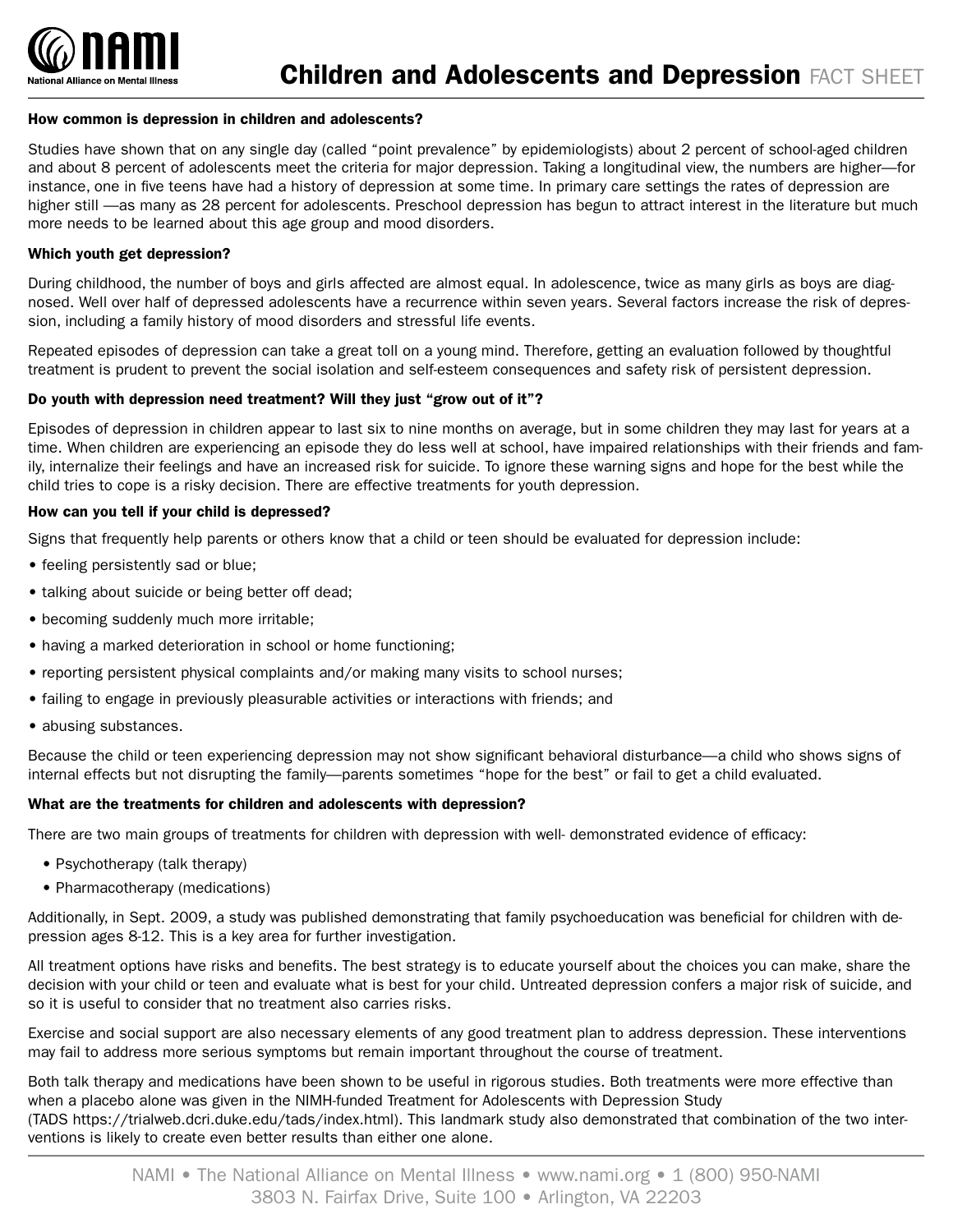

The two different specific psychotherapies which show efficacy in studies of children and/or adolescents are cognitive behavioral therapy (CBT) and interpersonal therapy (IPT). CBT concentrates on changing the negative attributional bias (seeing every cup as half-empty) associated with major depression. The focus in IPT is on a patient's relationships with peers and family members and the way they see themselves. More unstructured therapy with a supportive person may also be helpful but is more difficult to study. Ask the therapist about the kind of psychotherapy they do and why they feel it might help.

Antidepressant therapy has improved the outlook for the medication treatment of child and adolescent depression, but also carries risks. Fluoxetine (Prozac) has been approved by the FDA for the treatment of depression in children 8 and older. Doctors can prescribe other antidepressant medications "off label" (not specifically approved by the FDA for that condition). If that is the recommendation from your doctor, then it is a good idea to ask more questions.

There are three important considerations with the use of antidepressants in children and adolescents:

1. In 2004, the FDA issued a strong "black box" warning about the risk of increased suicidal thoughts and actions in a small percentage of persons who take antidepressants. It is important to have regular care assessments and monitoring and follow-up particularly in the first months of medication treatment. Please visit the FDA Web site (www.fda.gov) for more detail. All treatment options have risks and benefits. The best strategy is to educate yourself about the choices you can make, to share the decision with your child or teen and to evaluate what is best.

2. Children and adolescents who present with a major depressive episode may, over time, be predisposed to bipolar disorder. Reviewing any family history of bipolar disorder and being mindful of this possibility is a good idea when treating a child or adolescent experiencing a major depressive episode.

3. Research is ongoing in this important area, and more needs to be learned. Ask your caregiver about how the latest research studies have influenced their thinking. Look through the NIMH Web site (www.nimh.nih.gov) for a summary of the latest research. Of future interest are NIMH-funded studies TORDIA (Treatment of SSRI-Resistant Depression in), TASA (Treatment of Adolescent Suicidal Attempters) and ASK (Antidepressant Safety in Kids).

# What is the right treatment for my depressed child?

First, be sure that a good assessment that looks at the whole person—their environment, medical and family history and current living situation—has been completed. It is important to have a real understanding of the stresses and strengths a youth brings to the equation. It is also essential to have the youth be a part of the emerging plan. There is no "one size fits all": mental health interventions need to be tailored to the individual.

Once the diagnosis is made, ask the clinician to collaboratively develop a treatment plan with your child and family. Target symptoms that you and your child are hoping will improve (*e.g.,* sleep problems, self harming statements, school attendance or performance) that will help track your child's progress. Treatment needs to be specific to your child and his or her world. For example, if there is a co-occuring alcohol problem that must also be addressed. If there is a learning disability or bullying problem at school, that needs attention. Family stresses or conflict may also need attention as part of helping the youth.

If you have concerns about your child's safety, be sure to have a plan to address that. This should include how to access resources after hours and on weekends.

In general, the youth, family and clinician should together choose a first treatment or treatments that seem best for that individual and give that treatment an adequate trial *(e.g.*, 8-12 weeks). The treatment should be reevaluated at the end of that time if it is not working.

## How long should my child stay on treatment?

This is an important area of judgment and should be driven by how the treatment efforts progress. Assuming a simple and positive treatment response, medications are typically continued at least six months after response before tapering off. Many therapists will decrease the frequency of sessions but continue some maintenance therapy longer than the initial 8-12 weeks of treatment. Treatment for a first episode of depression is likely to last at least 6-12 months with either treatment but may be longer.

For recurring depression, many clinicians will keep a person on medication to prevent a recurrence for considerably longer periods, sometimes years. In that case, one key is to help the youth recognize when their symptoms are worsening so that additional supports can be activated.